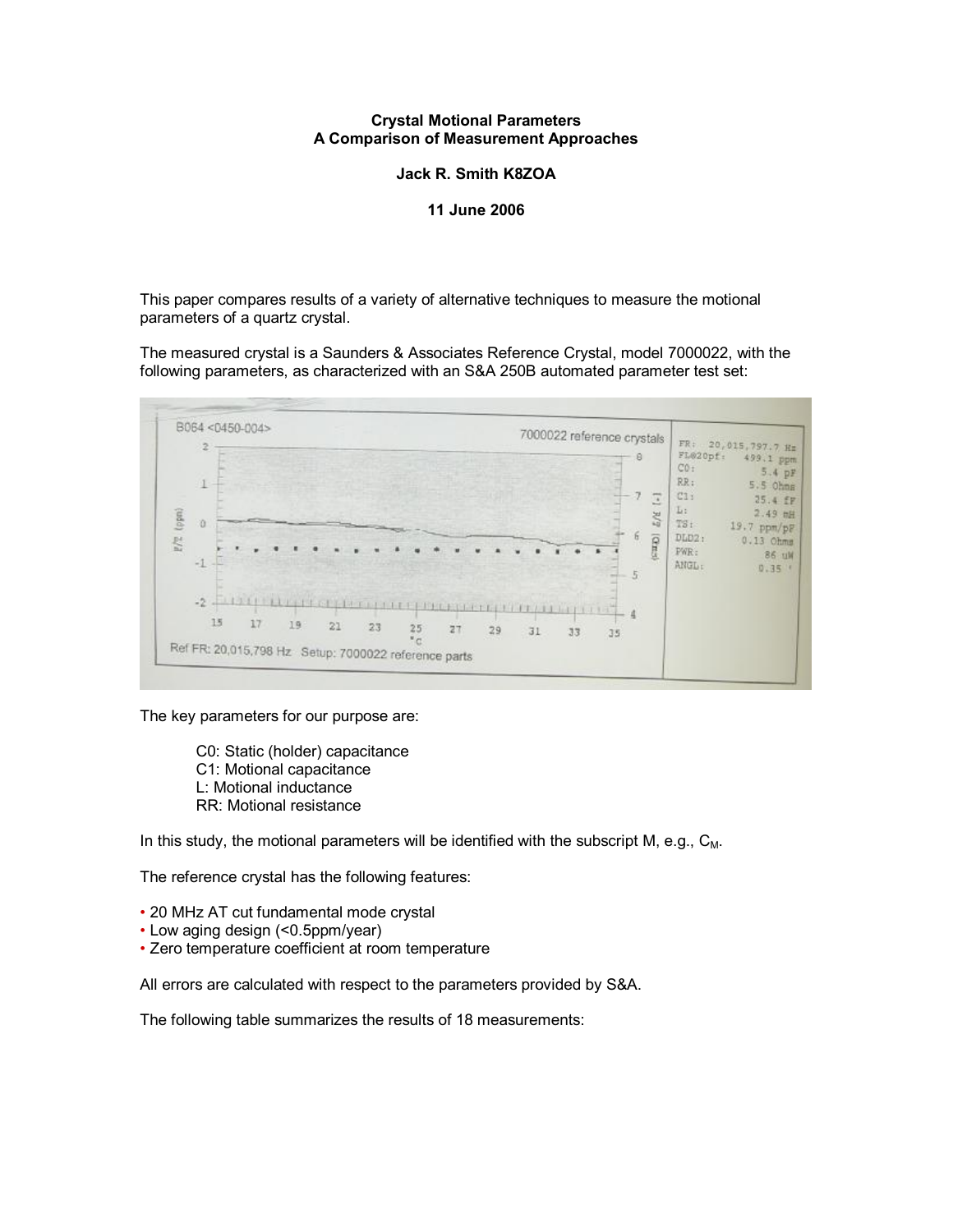|                                                                                             | <b>Test Number</b> | Fixture | Methodology             | Co (pF) | C1 (fF) | $L1$ (mH) | R1 (ohms)                | Error %                 | Error %              |
|---------------------------------------------------------------------------------------------|--------------------|---------|-------------------------|---------|---------|-----------|--------------------------|-------------------------|----------------------|
| <b>Method</b>                                                                               |                    |         |                         |         |         |           |                          | $\overline{\mathbf{c}}$ | $\mathbf{\tilde{z}}$ |
| Saunders & Associates                                                                       |                    |         |                         |         |         |           |                          |                         |                      |
| <b>Calibration Standard</b><br>Boonton 250RX Meter C0                                       | 0                  | N/A     | N/A                     | 5.4     | 25.4    | 2.49      | 5.5                      | Std                     | Std                  |
| only @ 1 MHz                                                                                | 1                  | N/A     | N/A                     | 5.52    |         |           |                          |                         |                      |
| G3UUR                                                                                       | $\overline{2}$     |         | 1                       |         | 24.73   | 2.65      |                          | $-2.6%$                 |                      |
|                                                                                             |                    | N/A     |                         | --      |         |           |                          |                         |                      |
| 09 Jun Pi Fixture & HP8752B                                                                 | 3                  | a       | $\overline{2}$          | 5.46    | 25.987  | 2.433     | 6.77                     | 2.3%                    | 23.1%                |
| 50 Ohm Transformer Fixture                                                                  |                    |         |                         |         |         |           |                          |                         |                      |
| & HP8752B                                                                                   | 4                  | d       | $\overline{\mathbf{c}}$ |         | 28.91   |           | 6.5275                   | 13.8%                   | 18.7%                |
| Pi fixture SN-002 remeasure<br>w/ HP8752B                                                   | 5                  | a       | $\overline{2}$          |         | 26.446  |           | 6.392                    | 4.1%                    | 16.2%                |
|                                                                                             |                    |         |                         |         |         |           |                          |                         |                      |
| 87510A with Fixture SN-001,                                                                 |                    |         |                         |         |         |           |                          |                         |                      |
| 300 KHz Span, AUTO mode                                                                     | 6                  | a       | 5                       |         | 25.883  | 2.4475    | 6.6023                   | 1.9%                    | 20.0%                |
| 87510A with Fixture SN-001,<br>10 KHz span, power out: +20                                  |                    |         |                         |         |         |           |                          |                         |                      |
| dBm                                                                                         | $\overline{7}$     | a       | 5                       |         | 26.463  | 2.3892    | 6.65                     | 4.2%                    | 20.9%                |
| 87510A with Fixture SN-001,                                                                 |                    |         |                         |         |         |           |                          |                         |                      |
| 10 KHz span, power out: +10                                                                 |                    |         |                         |         |         |           |                          |                         |                      |
| dBm                                                                                         | 8                  | a       | 5                       |         | 26.468  | 2.3888    | 6.644                    | 4.2%                    | 20.8%                |
| 87510A with Fixture SN-001,                                                                 |                    |         |                         |         |         |           |                          |                         |                      |
| 10 KHz span, power out: 0                                                                   |                    |         |                         |         |         |           |                          |                         |                      |
| dBm                                                                                         | 9                  | a       | 5                       |         | 26.455  | 2.39      | 6.665                    | 4.2%                    | 21.2%                |
| 87510A with Fixture SN-001,                                                                 |                    |         |                         |         |         |           |                          |                         |                      |
| 10 KHz span, power out: -10                                                                 |                    |         |                         |         |         |           |                          |                         |                      |
| dBm                                                                                         | 10                 | а       | 5                       |         | 26.479  | 2.3889    | 6.659                    | 4.2%                    | 21.1%                |
| Fixture SN-002, HP8752B,                                                                    |                    |         |                         |         |         |           |                          |                         |                      |
| +/- 45 degree method                                                                        | 11                 | а       | 3                       |         | 26.26   |           | 6.659                    | 3.4%                    | 21.1%                |
| Remeasure 50 ohm                                                                            |                    |         |                         |         |         |           |                          |                         |                      |
| transformer fixture, HP8752B                                                                | 12                 | d       | 3                       |         | 28.872  |           |                          | 3.72 13.7% -32.4%       |                      |
| 12.5 Ohm Xfmr Fixture,                                                                      |                    |         |                         |         |         |           |                          |                         |                      |
| <b>HP8752B</b>                                                                              | 13                 | b       | 3                       |         | 50.55   |           |                          | 2.719 99.0%             | -50.6%               |
| 50 ohm die-cast fixture, with<br>20 dB (in) & 6 dB pads (out),<br>0 dBm out of HP8752B, +/- |                    |         |                         |         |         |           |                          |                         |                      |
| 45 degree phase method                                                                      | 14                 | C       | 3                       |         | 25.792  |           | 6.2916                   | 1.5%                    | 14.4%                |
| Same setup as 14, except                                                                    |                    |         |                         |         |         |           |                          |                         |                      |
| measure fr & fs and calculate                                                               |                    |         |                         |         |         |           |                          |                         |                      |
| based on C0; shunting C only                                                                |                    |         |                         |         |         |           |                          |                         |                      |
| C0 and stray fixture                                                                        | 15                 | C       | 3                       | --      | 28.65   |           | $\overline{\phantom{a}}$ | 12.8%                   |                      |
| Same setup as 15, but with<br>known 10.11 pF shunting                                       |                    |         |                         |         |         |           |                          |                         |                      |
| capacitor                                                                                   | 16                 | C       | 3                       | --      | 28.50   |           |                          | 5.83 12.2%              | 5.9%                 |
| HP8752B, 10 dB pad, Pi                                                                      |                    |         |                         |         |         |           |                          |                         |                      |
| fixture sn-002, resistance via                                                              |                    |         |                         |         |         |           |                          |                         |                      |
| substitution method, Lm via Q                                                               |                    |         |                         |         |         |           |                          |                         |                      |
| measurement                                                                                 | 17                 | a       | 3                       |         | 26.15   | 2.42      | 6.18                     | 2.9%                    | 12.3%                |
| Resistance only via reflection,<br><b>HP8752B</b>                                           | 18                 | f       | 6                       |         |         |           | 6.82                     |                         | 24.1%                |
|                                                                                             |                    |         |                         |         |         |           |                          |                         |                      |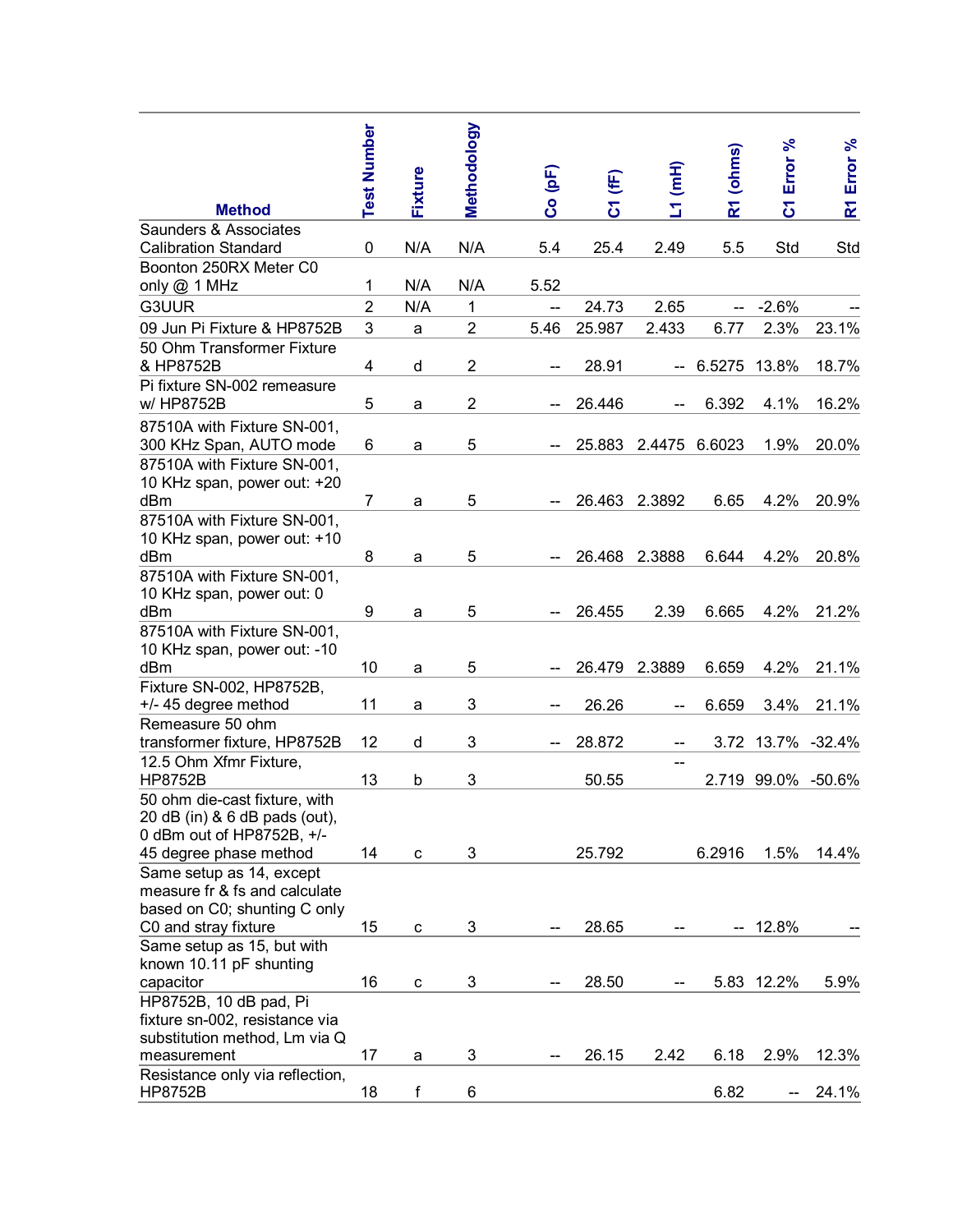## **Fixture a** 12.5 ohm resistive pi

- **b** 12.5 ohm transformer
- **c** 50 ohm no transformer
- **d** 50 ohm transformer
- **e** Reflection holder

- **Methodology 1** G3UUR Oscillator frequency shift
	- **2** +/- 45 degree phase shift
	- **3** -3 dB bandwidth
	- **4** series and parallel resonance
	- **5** HP87510A Automatic characterization
	- **6** Reflection measurement

The methodologies and test fixtures are described in more detail later in this document.

The following test equipment was used in these tests:

HP8752B network analyzer, 300 KHz-3 GHz, with Minicircuits model UNMP-5075 75 ohm : 50 ohm matching pads HP87510A gain/phase analyzer, 100 KHz – 300 MHz Miscellaneous Minicircuit 50-ohm standards and pads, and miscellaneous adapters and cables. Boonton RX meter Type 250A HP 6205C DC power supply Heath IM-2420 frequency counter BP Model DCM-601 digital capacitance meter

Homebrew G3UUR oscillator Homebrew test fixtures as described.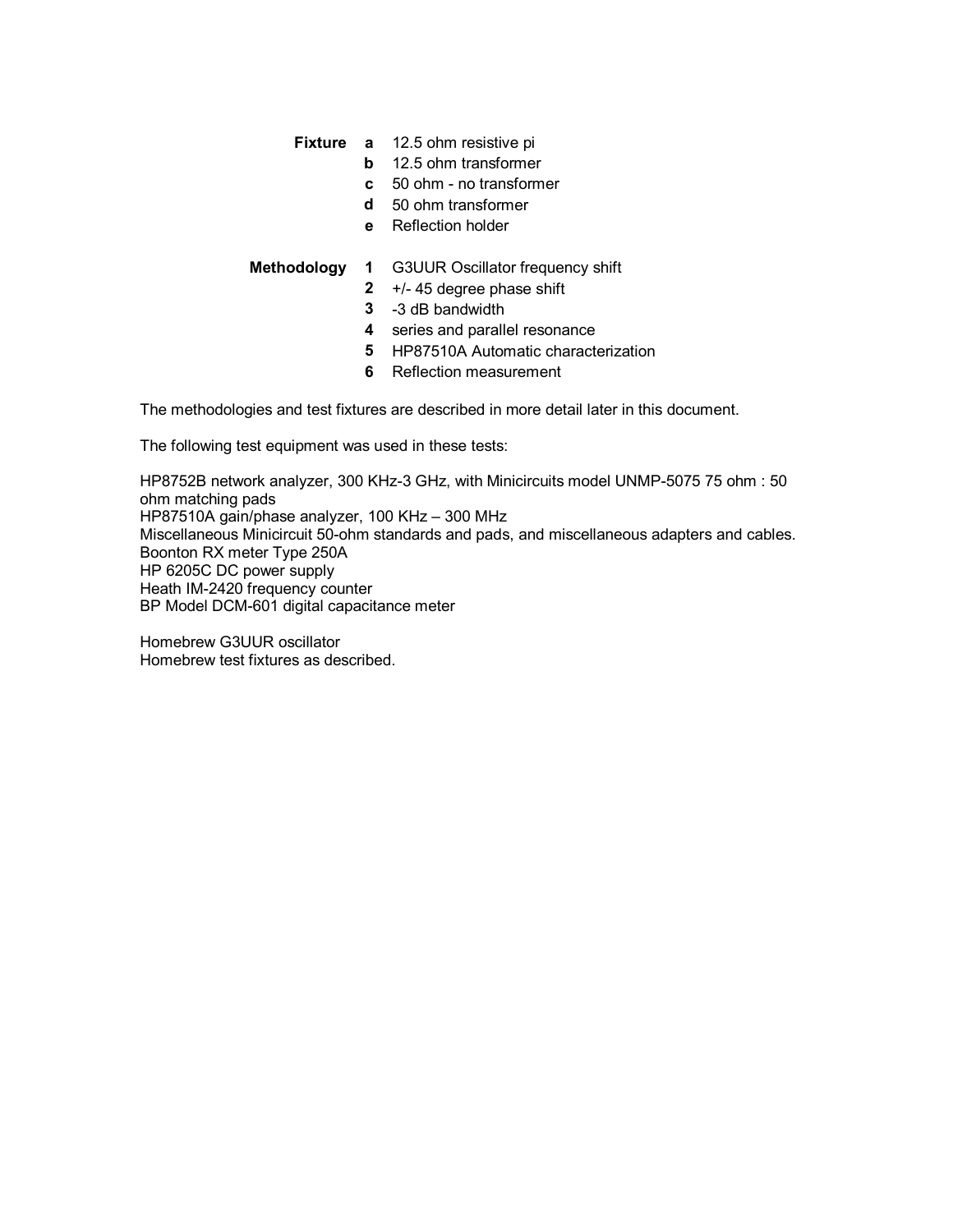# *Part I – Measurement Methodologies*

## **1. G3UUR Oscillator – Frequency Shift Method**

This method was developed by David Gordon-Smith, G3UUR, and popularized by Wes Hayward, W7ZOI. $^\mathrm{1}$ 



The above schematic shows the circuit I built. It follows the design of Reference 1, substituting 2N4401s for the 2N3904s in the original design. I used Manhattan-style construction to build my unit.



The procedure is to measure the frequency with the switch open and closed. When open, the crystal is in series with C2 and C0, the crystal's holder capacitance.

 $\overline{\phantom{a}}$ <sup>1</sup> Hayward, Wes, Campbell, Rick, and Larkin, Bob, "Experimental Methods in RF Design," (2003) American Radio Relay League, Hartford, CT at Page 3.19.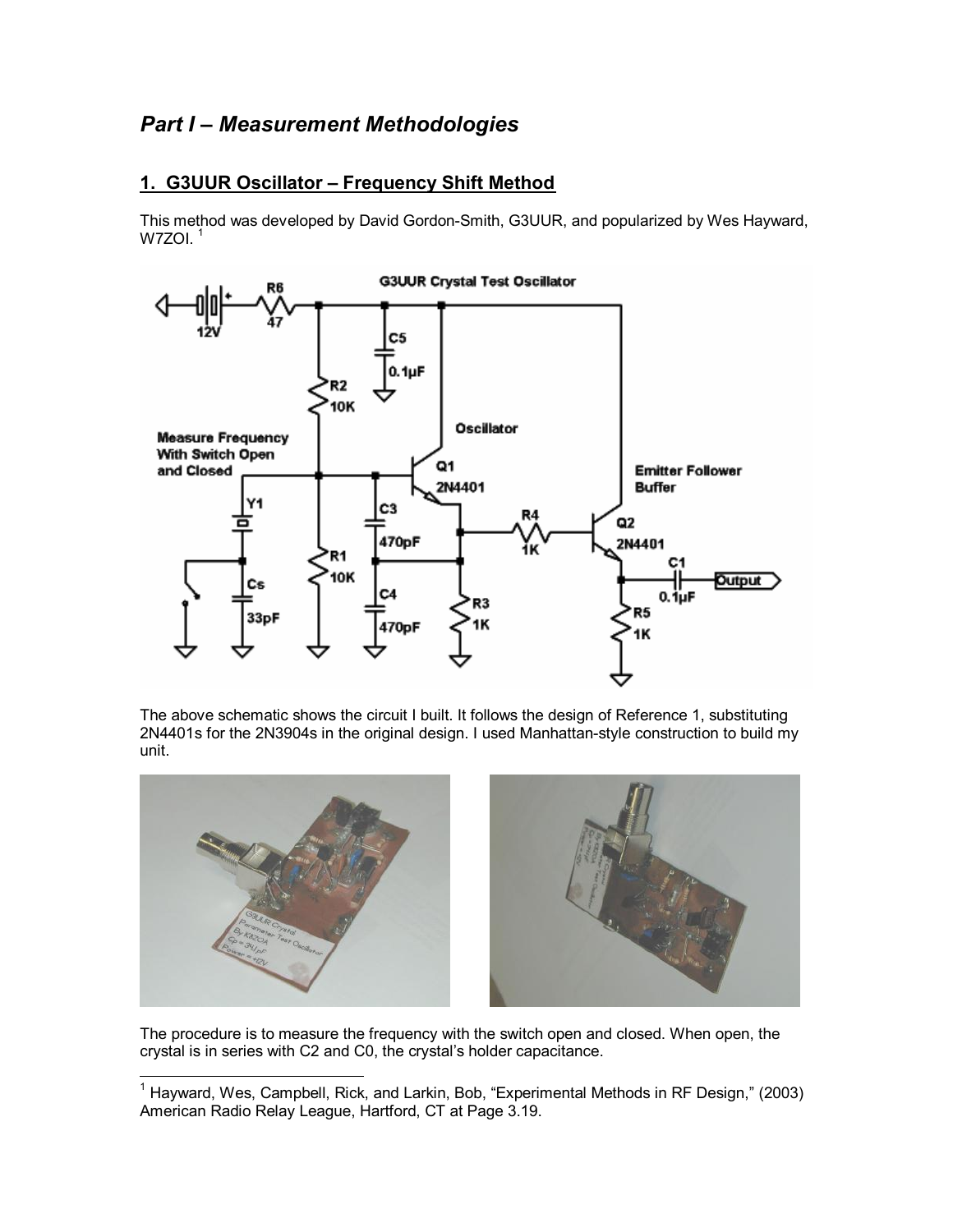To calculate the motional parameters, use the following equations:

$$
C_M = \frac{2(C_S + C_0)\Delta f}{f}
$$

$$
L_M = \frac{1}{(2\pi f)^2 C_M}
$$

Cs should also include the strays associated with the switch and wiring. I measured Cs=34.1 pF in my oscillator. (To reduce stray capacitance, I used a two-pin header and shunt jumper instead of a standard switch.)

C0 is the crystal holder capacitance.

Δf is the shift in frequency between switch open and switch closed

f is the frequency with switch closed.

Remember to use proper units; capacitance is in farads (1pF =  $10^{-12}$  Farads), f and  $\Delta f$  are in Hz, Lm is in Henries.

Sample calculation with S&A calibrated crystal:

Measured Parameters Switch closed: 20016843 Hz Switch open: 20023109 Hz  $\Delta f = 6266$  Hz<br>C0 = 5.52 pF = 5.52\*10<sup>-12</sup> F C0 = 5.52 pF = 5.52\*10<sup>-12</sup> F (measured with Boonton model 250A RX meter at 1 MHz)<br>Cs = 34.1 pF = 34.1\*10<sup>-12</sup> F (measured with BP model DCM-601 digital capacitance me (measured with BP model DCM-601 digital capacitance meter)

Calculated Parameters

$$
C_M = \frac{2 \times (5.52 \times 10^{-12} + 34.1 \times 10^{-12}) \times 6266}{20016843} = 24.73 \times 10^{-15} F = 24.73 fF
$$

$$
L_M = \frac{1}{(2 \times \pi \times 20016843)^2 \times 24.73 \times 10^{-15}} = 2.56 \times 10^{-3} H = 2.56 mH
$$

A useful unit for motional capacitance is the femto farad, where 1000 fF = 1pF.

We may compare the measured parameters with the calibration information:

| <b>Parameter</b> | Measured     | <b>Calibration Standard</b> | Error   |
|------------------|--------------|-----------------------------|---------|
| Сm               | 24.73 fF     | 25.4 fF                     | $-2.6%$ |
| l m              | $2.56$ mH    | $2.49$ mH                   | $+2.8%$ |
|                  | $5.52$ pF    | $5.4$ pF                    | $+2.2%$ |
| Rm               | Not measured | $5.5 \text{ ohms}$          | N/A     |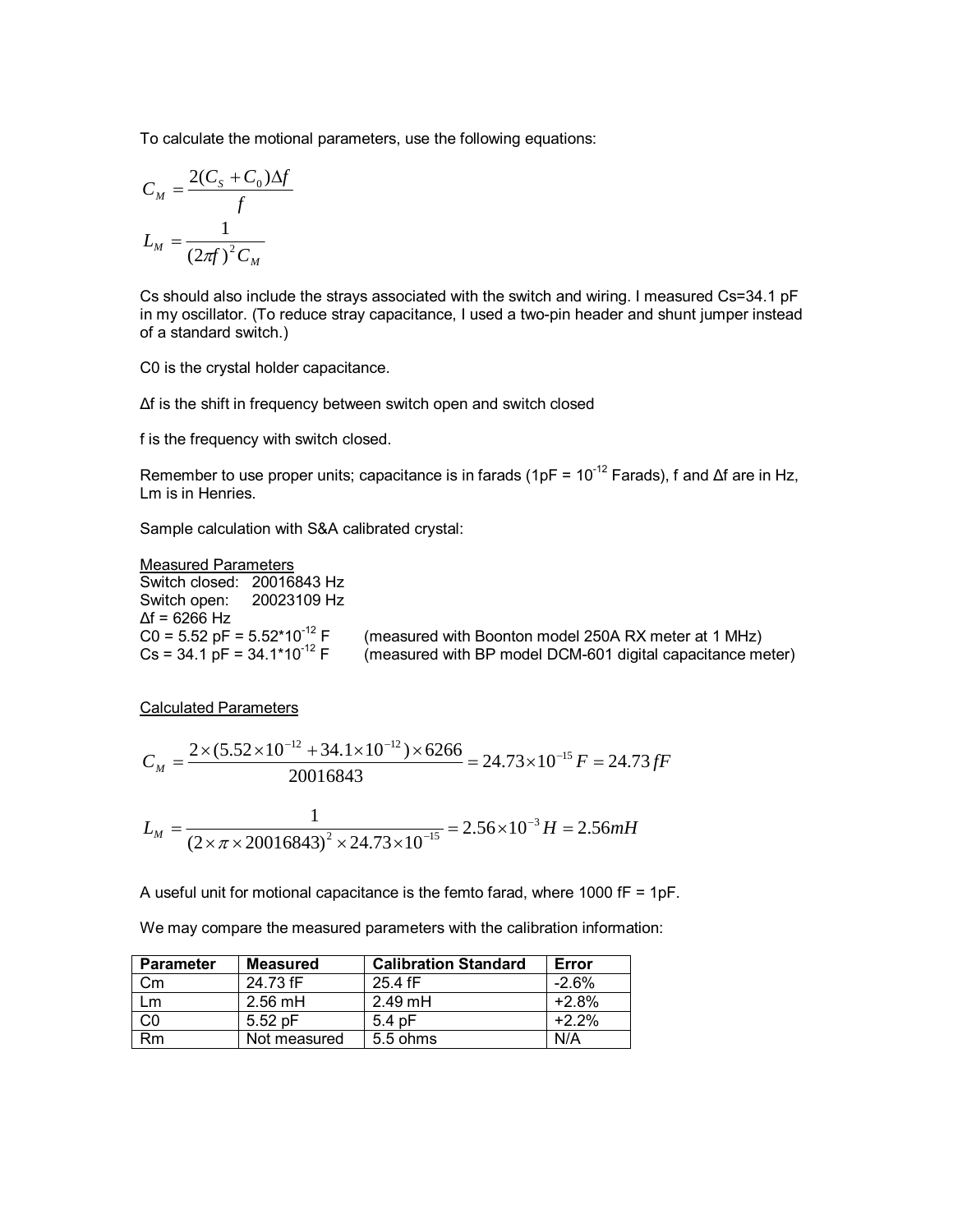## **2. Phase Shift Measurement**

The method recommended in international standards is to install the crystal in a low impedance test fixture, fed with an accurate, stable signal generator and measure the phase shift of the transmission signal near resonance.



Crystal to be measured

Historically, a stable signal generator and a vector voltmeter have been used to measure the phase of the transmission signal. In my case, I used either an HP8752B network analyzer, or an HP87510A gain/phase analyzer to generate the signal and measure the amplitude and phase of the transmission signal.

### Methodology and Equations



The ±45 degree bandwidth is thus 2081 Hz.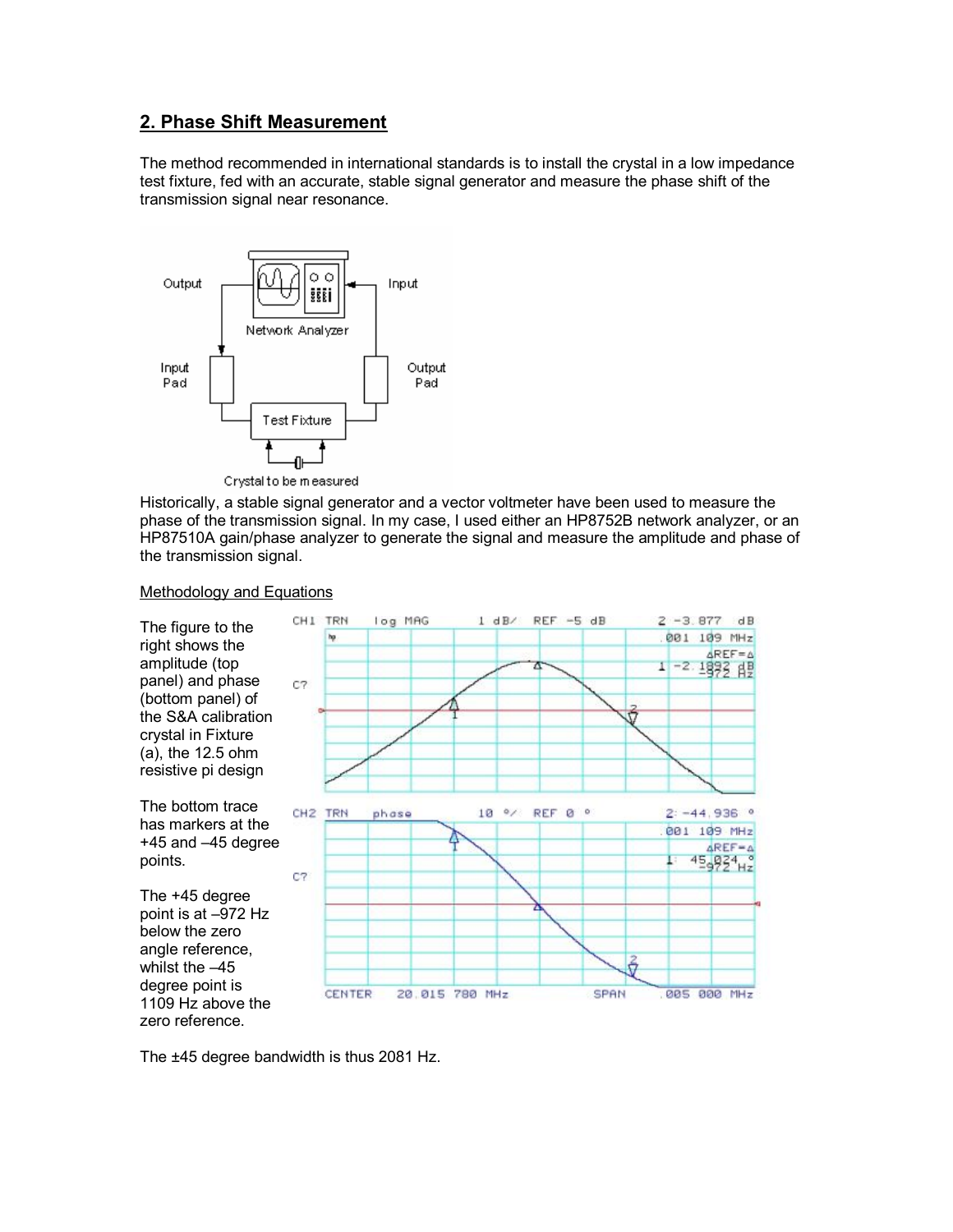

The relationship between attenuation and series resistance is:

$$
R_M = 2R_L \left( 10^{\frac{\alpha}{20}} - 1 \right)
$$

Where

 $R_M$  is the motional resistance  $R<sub>L</sub>$  is the source and load resistance seen by the crystal (a function of the test fixture) α is the loss in dB

Applying the measured data, we calculate  $R_M$ :

$$
R_M = 2 \times 12.5 \times \left(10^{\frac{2.0131}{20}} - 1\right) = 6.521 \Omega
$$

The total resistance,  $R_{EFF}$ , seen by the crystal is the sum of the load resistance (input and output) and the motional resistance,  $R_M$ :

 $R_{EFF}$  = 2  $R_L$  +  $R_M$  = 2  $*$  12.5  $*$  6.52 = 31.52 Ohms.

The following formulas may be used to compute the motional parameters.

$$
C_M = \frac{\Delta f(\pm \mathcal{G})}{2\pi f_R^2 R_{EFF} \tan(\mathcal{G})}
$$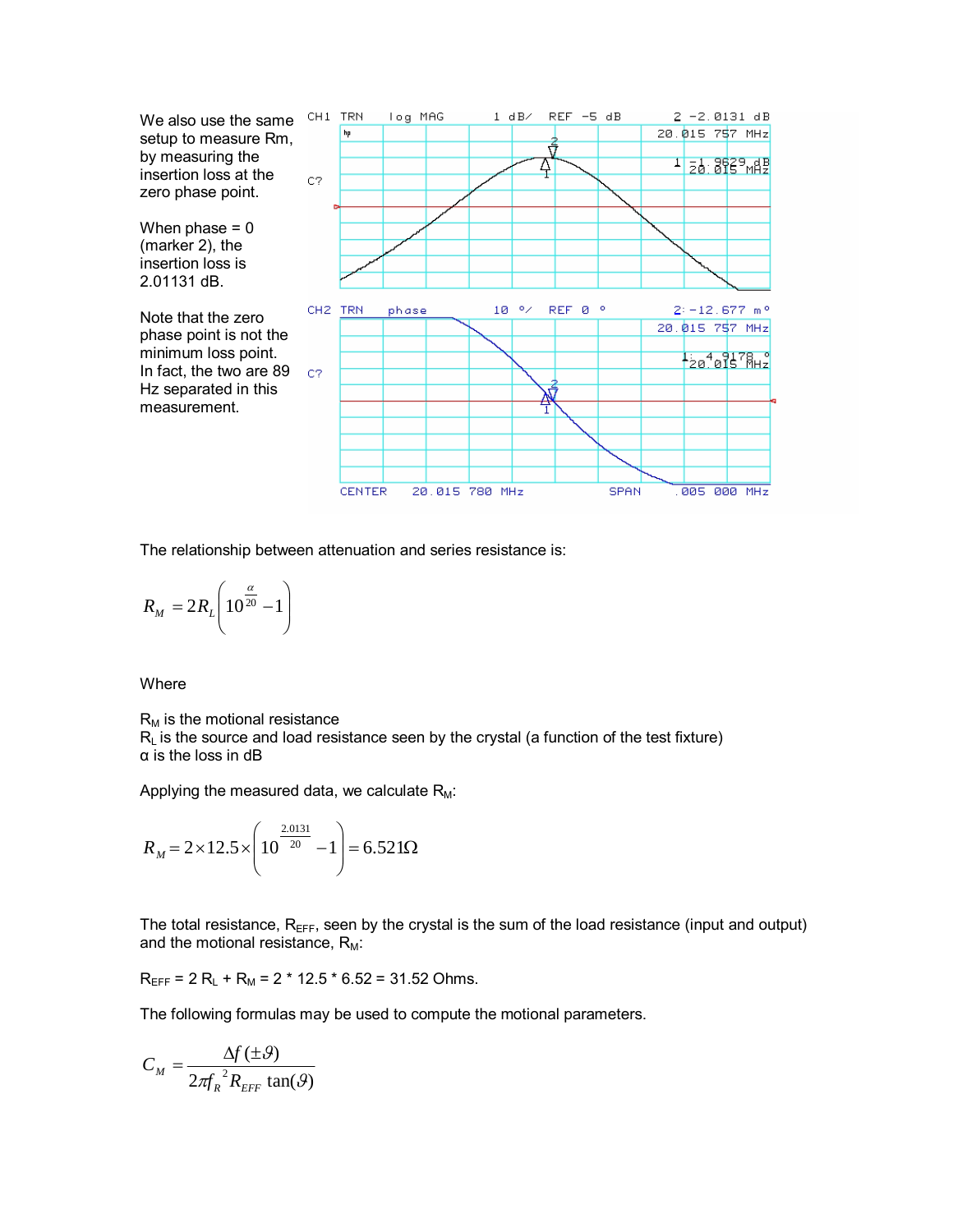$$
L_M = \frac{R_{\text{EFF}}}{2\pi\Delta f(\pm \varphi)} \tan(\vartheta)
$$

The standard calls for measurement at the  $\pm 45^{\circ}$ , so  $\varphi = 45^{\circ}$ 

Where

Δf is the frequency diffrerence between the ±45° points, measured at 2081 Hz.  $\varphi = 45^{\circ}$ , so tan(45) = 1.  $R_{\text{EFF}}$  = 31.52 ohms, as determined above f<sub>R</sub> is the series resonant frequency, *i.e.*, the frequency at which φ=0°.

We now calculate the motional parameters:

$$
C_M = \frac{2081}{2 \times \pi \times 20015757^2 \times 31.52 \times 1} = 26.23 \times 10^{-15} F = 26.23 fF
$$
  

$$
L_M = \frac{31.52}{2 \times \pi \times 2081} \times 1 = 2.411 \times 10^{-3} H = 2.411 mH
$$

We now compare these measured values with the calibration standard:

| <b>Parameter</b> | Measured     | <b>Calibration Standard</b> | Error    |
|------------------|--------------|-----------------------------|----------|
| Сm               | 26.23 fF     | $25.4$ fF                   | $+3.3%$  |
| ∣m               | 2.411 mH     | $2.49$ mH                   | $-3.2\%$ |
|                  | Not measured | $5.4$ pF                    |          |
| Rm               | 6.52         | $5.5 \text{ ohms}$          | $+18.5%$ |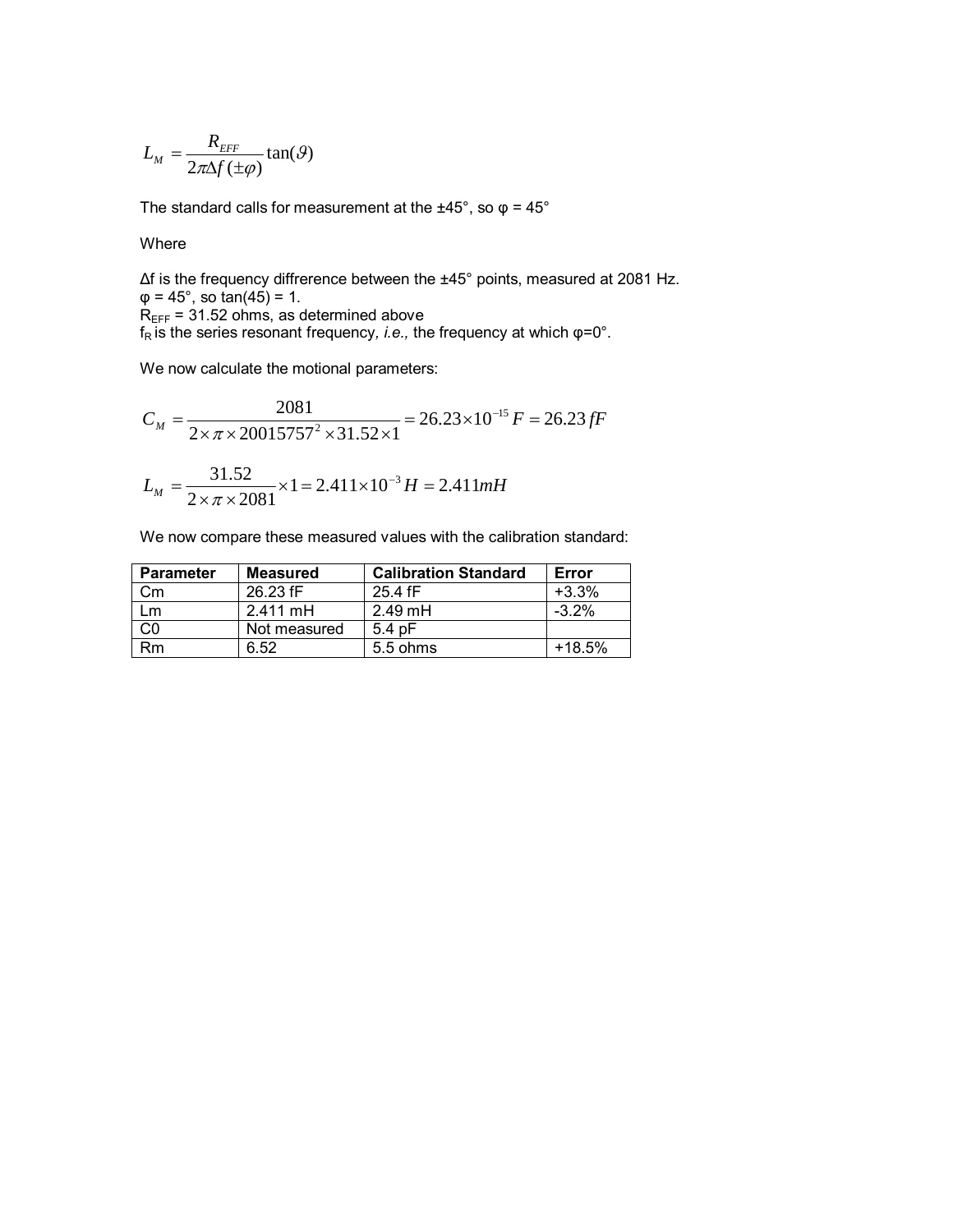## **3. -3 dB Bandwidth Method**



The network analyzer calculates the 3 dB bandwidth as 2056 Hz, and the measured Q as 9737.5,with a center frequency of 20.015627 MHz. The attenuation at the point of minimum loss is 1.9733 dB.

We base the motional parameter calculation on the definition of Q:

$$
Q = \frac{f_R}{\Delta f_{\text{3dB}}} = \frac{2\pi f_r L_M}{R_{\text{EFF}}}
$$

Solving for  $L_M$  we find:

$$
L_{_M}=\frac{QR_{EFF}}{2\pi f_{_R}}
$$

**Where** 

 $R_{\text{EFF}}$  is the effective series resistance seen by the crystal,  $R_M + 2 \cdot R_L$ .  $f_R$  is the series resonant frequency, i.e., the frequency of minimum loss, 20.015627 MHz. Δf is the –3dB bandwidth, displayed as 2056 Hz. Q is the ratio of  $f_R$  to the –3dB bandwidth, displayed as 9737.5 (or can be calculated as 20015627  $/ 2056 = 9735$ 

 $\frac{1}{2}$  See K8IQY's low-cost approach to 3 dB crystal parameter measurements at <http://www.k8iqy.com/testequipment/pvxo/pvxopage.htm> and [http://www.k8iqy.com/testequipment/pvxo/Atlanticon2002V1R5.pdf.](http://www.k8iqy.com/testequipment/pvxo/Atlanticon2002V1R5.pdf)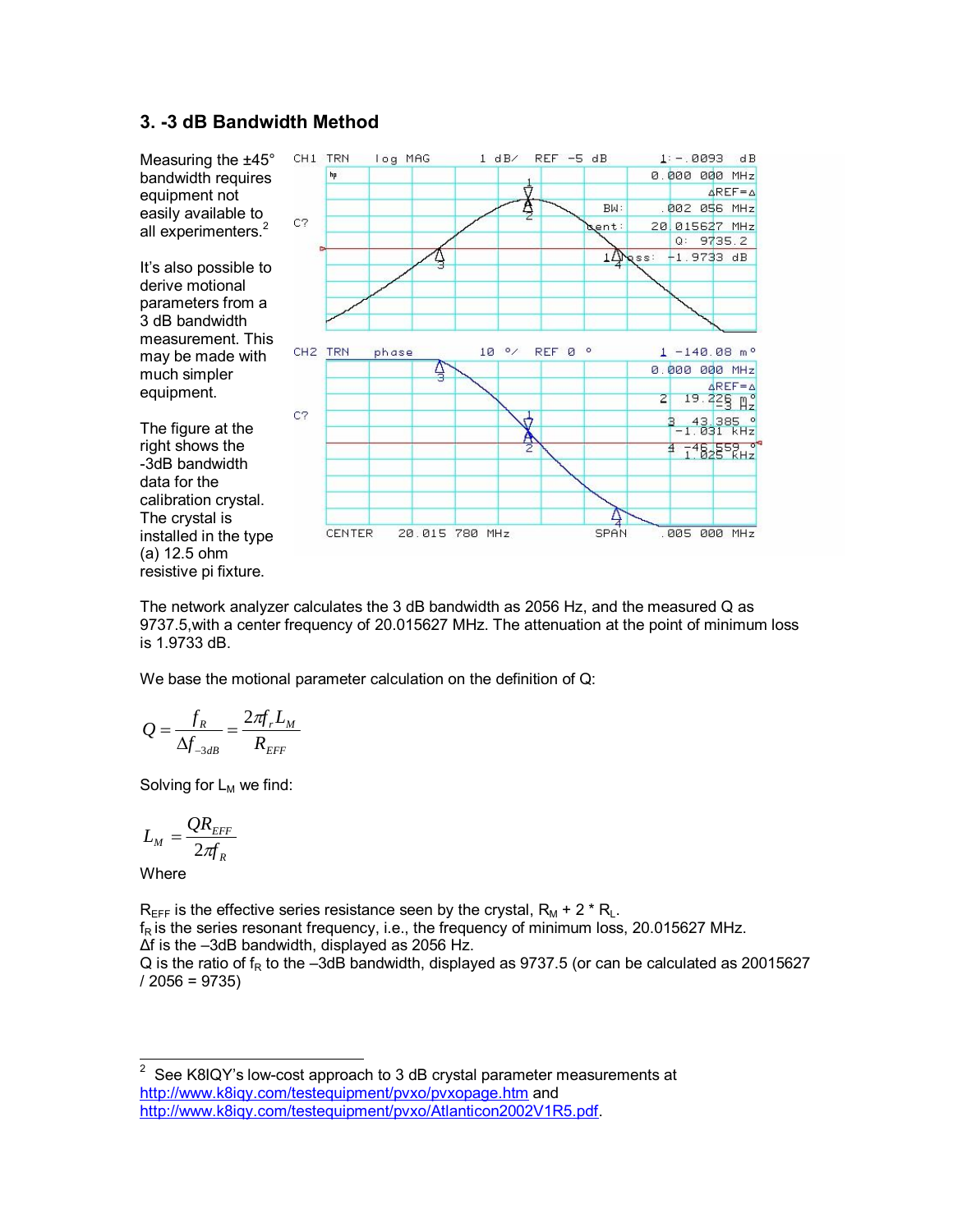$$
C_M = \frac{1}{4\pi^2 f_R^2 L_M}
$$

Using the methodology described before, we calculate  $R_M$  and  $R_{\text{EFF}}$  using the measured 1.9733 dB loss at the center frequency.

 $R_M = 6.38$  ohms, REFF = 31.38 ohms.

Calculating  $L_M$ :

$$
L_M = \frac{9737.5 \times 31.38}{2 \times \pi \times 20.015627 \times 10^6} = 2.429 \times 10^{-3} H = 2.429 mH
$$
  

$$
C_M = \frac{1}{4 \times \pi^2 \times 20015627^2 \times 2.429 \times 10^{-3}} = 26.03 \times 10^{-15} F = 26.03 fF
$$

We now compare these measured values with the calibration standard:

| <b>Parameter</b> | <b>Measured</b> | <b>Calibration Standard</b> | Error   |
|------------------|-----------------|-----------------------------|---------|
| Сm               | 26.03 fF        | 25.4 fF                     | $+2.5%$ |
| m                | $2.429$ mH      | $2.49$ mH                   | $-2.4%$ |
| C0               | Not measured    | $5.4$ pF                    |         |
| Rm               | 6.38            | 5.5 ohms                    | +16.0%  |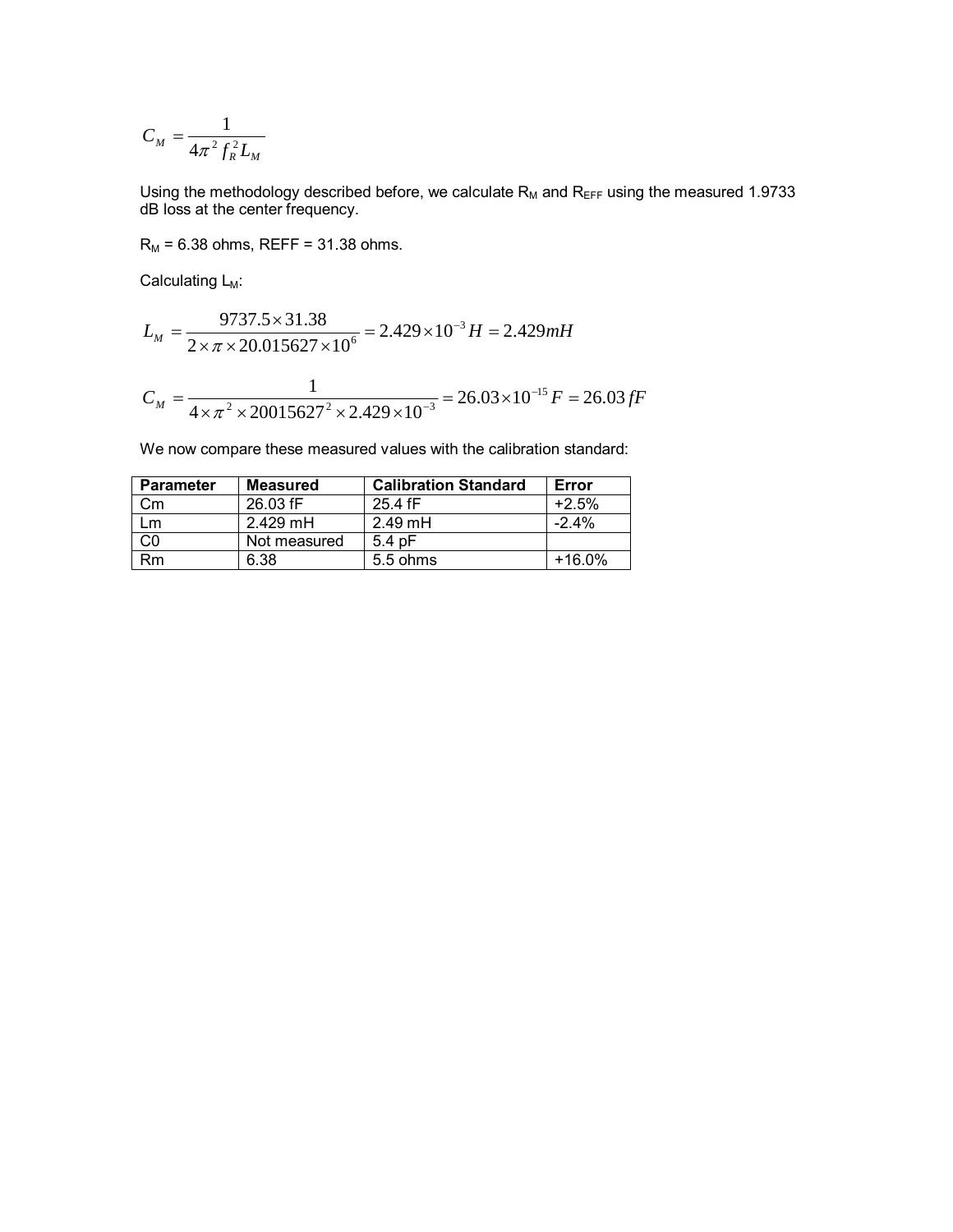## **4. Series and Parallel Resonant Frequencies**



The relationship between motional parameters and the series and parallel resonant frequencies is:

$$
C_M = \left(\frac{f_P}{f_S} - 1\right) 2(C_0 + C_{STRAY})
$$

$$
L_M = \frac{1}{4\pi^2 f_R^2 C_M}
$$

Where

 $f<sub>P</sub>$  and  $f<sub>S</sub>$  are the parallel and series resonant frequencies as described above C0 is the holder capacitance

 $C<sub>STRAY</sub>$  is the stray shunting capacitance of the test fixture

To measure  $C_{STRAY}$ , we determine the attenuation through the test fixture with the crystal removed.

Assuming that the stray capacitance is small, we can use the attenuation to determine the corresponding capacitive reactance and from that the value of Cstray.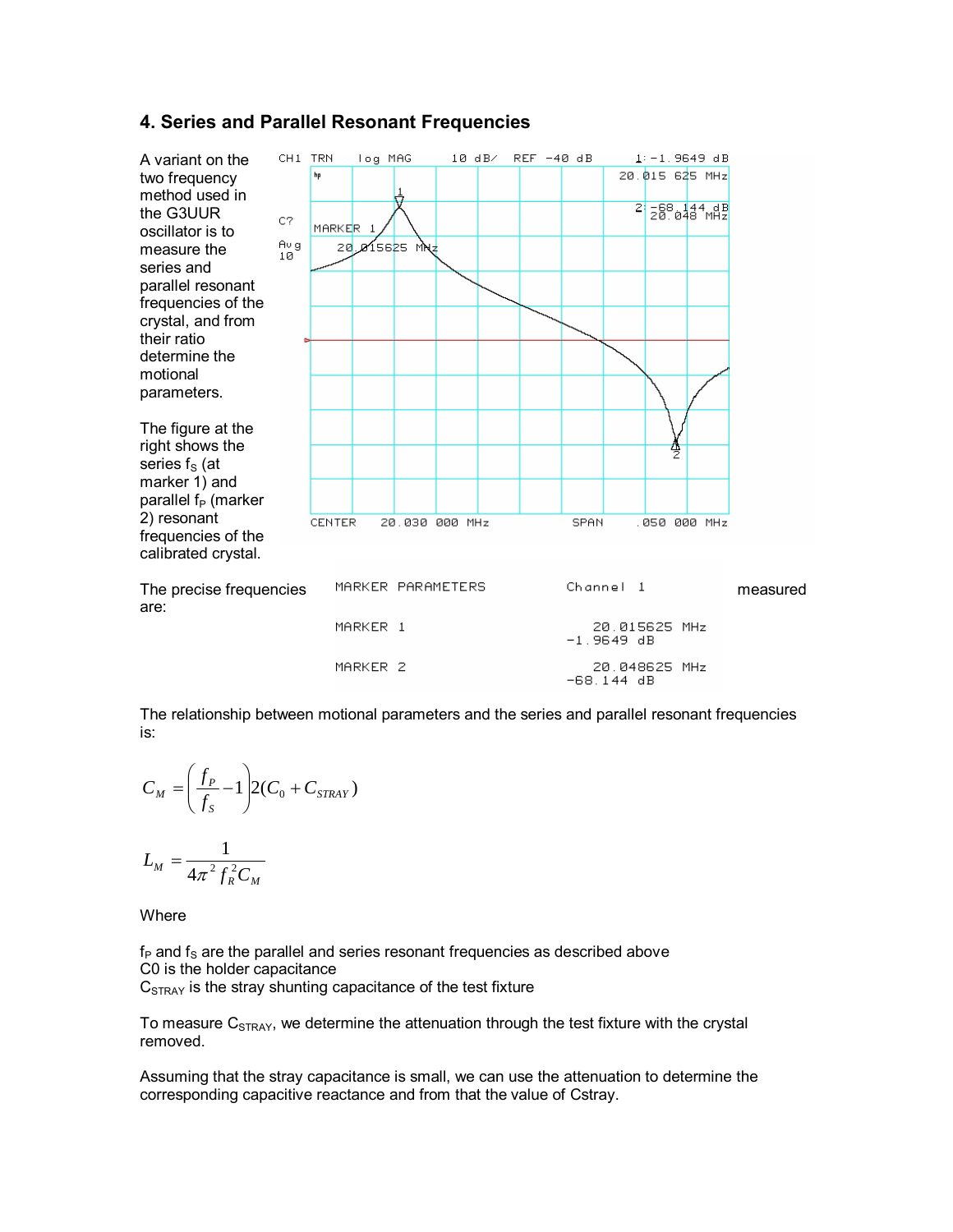

Hence,  $CO + C_{STRAY} = 5.52 + 1.95$  pF = 7.47 pF.

We now are in a position to calculate the motional parameters:

$$
C_M = \left(\frac{20048625}{20015625} - 1\right) \times 2 \times 7.47 \, pF = 24.63 \, fF
$$
\n
$$
L_M = \frac{1}{4 \times \pi^2 \times 20015625^2 \times 24.63 \times 10^{-15}} = 2.57 \, mH
$$

We now compare these measured values with the calibration standard:

| Parameter | Measured  | <b>Calibration Standard</b> | Error    |
|-----------|-----------|-----------------------------|----------|
| Сm        | 24.63 fF  | 25.4 fF                     | $-3.0\%$ |
| -m        | $2.57$ mH | $2.49$ mH                   | $+3.2%$  |
|           | 5.61      | $5.4$ pF                    | $+3.9%$  |
| Rm        | 6.35      | $5.5$ ohms                  | $+15.4%$ |

(Rm is computed from the marker 1 attenuation value of 1,9649 dB)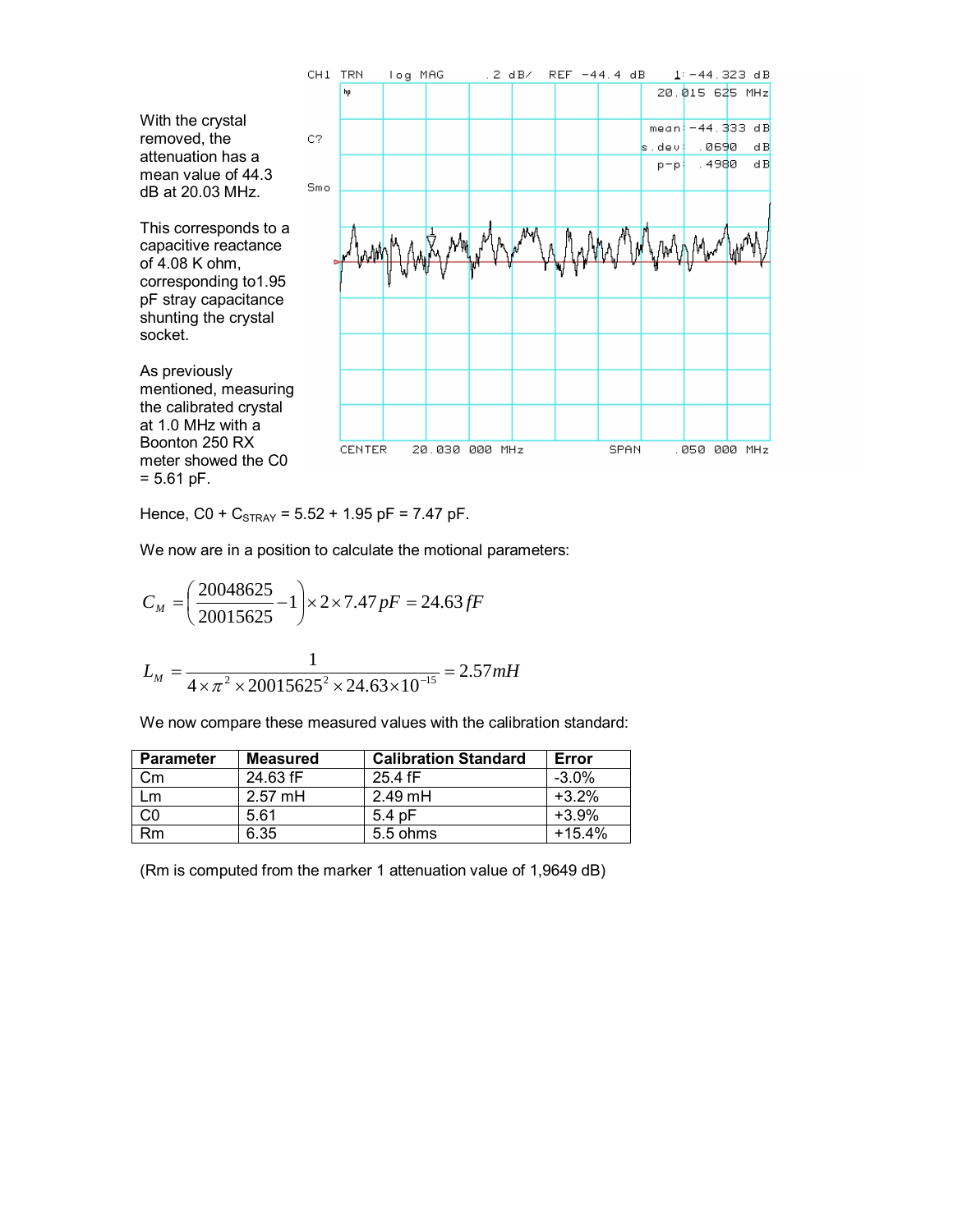

The calibrated crystal, for example, shows two major and one minor spurious resonance points.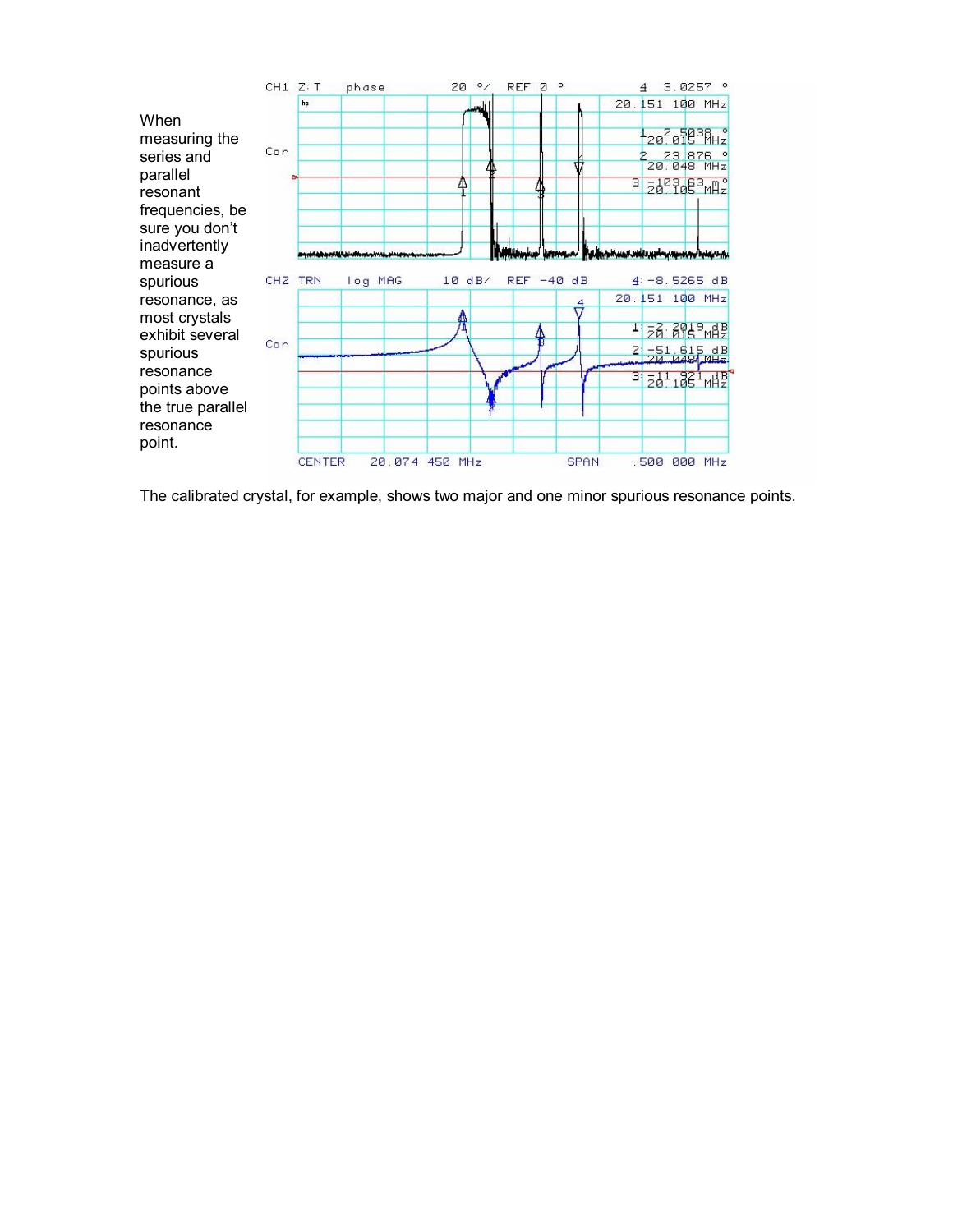## **5. HP87510A Automatic characterization**

The HP87510A gain/phase analyzer has an internal firmware crystal resonator characterization routine that computes and displays a sixparameter model. To use the automatic characterization function, the crystal must be installed in a transmission fixture.



The primary advantage of the 87510A's automatic characterization function is that its analysis is based upon curve fitted data involving at least 8 measurement points. It thus

offers the prospect of increased accuracy by leveraging multiple data points.

 The 87510A's Operation Manual describes the methodology used to calculate the six parameter values:

- 1. Obtains the admittance characteristic circle diagram
- 2. Obtains the maximum conductance  $(G<sub>max</sub>)$
- 3. Obtains frequencies  $f_1$  and  $f_2$  ( $f_1 < f_2$ ) of two points where conductance is half the maximum conductance.
- 4. Calculate  $\mathsf{f}_\mathsf{s}$  by  $f_\mathsf{s} = \sqrt{f_1 \times f_2}$
- 5. Obtains susceptance  $B_{fs}$  at  $f_s$
- 6. Calculate  $\omega_s$  by  $\omega_s = 2\pi f_s$
- 7. Assumes that the frequency at which the phase difference becomes  $0^\circ$  near the parallel resonance frequency is  $f_a$  and obtains its conductance  $G_a$ .
- 8. Calculate  $\omega_a$  by  $\omega_a = 2\pi f_a$
- 9. Assumes that the frequency at which the phase difference becomes  $0^\circ$  near the series resonance frequency is f<sub>r</sub>.
- 10. Calculates the constants using the above values and the following equations:

$$
Q_{S} = \frac{f_{S}}{f_{2} - f_{1}} \qquad C_{0} = \frac{B_{1} + B_{2}}{2\omega_{S}}
$$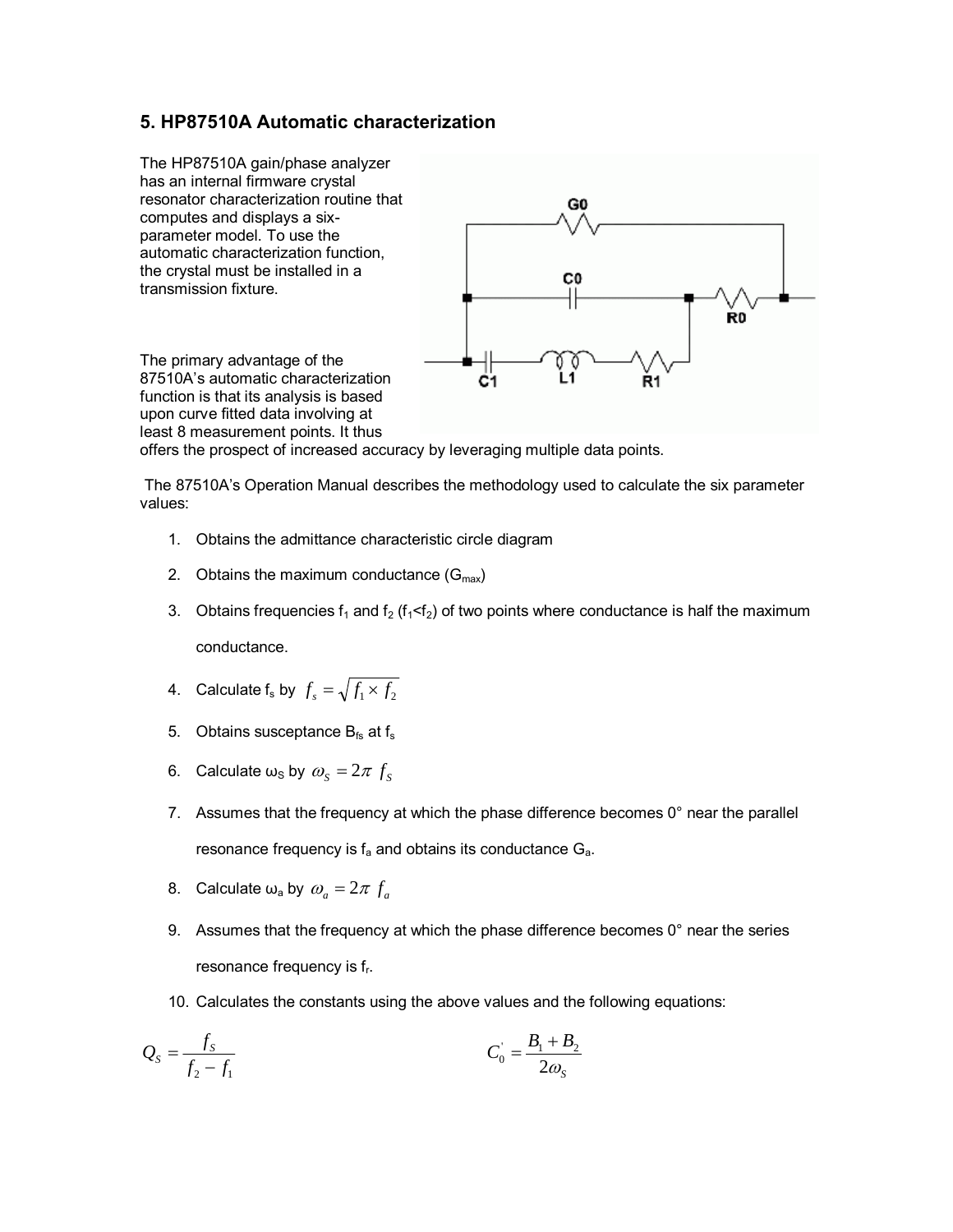$$
L_1 = \frac{Q_S}{\omega_S G_{\text{max}}}
$$
\n
$$
C_1 = \frac{G_{\text{max}}}{\omega_S Q_S}
$$
\n
$$
R_0 = \frac{1}{G_{\text{max}}}
$$
\n
$$
R_0 = \frac{1}{G_{\text{max}}}
$$
\n
$$
R_1 = \frac{C_0}{C_0 G_{\text{max}}}
$$
\n
$$
R_0 = \frac{1}{G_{\text{max}}}
$$
\n
$$
R_1 = \frac{C_0}{C_0 G_{\text{max}}}
$$
\n
$$
R_0 = \frac{1}{G_{\text{max}}}
$$
\n
$$
R_1 = \frac{C_0}{C_0 G_{\text{max}}}
$$

Applying these equations by pressing the 87510A's appropriate soft key produced the following motional parameters and errors:

| <b>Parameter</b> | <b>Measured</b> | <b>Calibration Standard</b> | Error    |
|------------------|-----------------|-----------------------------|----------|
| Сm               | 25.883 fF       | 25.4 fF                     | $+1.9%$  |
| Lm               | 2.4475 mH       | $2.49$ mH                   | $-1.7%$  |
|                  | N/A             | $5.4$ pF                    |          |
| Rm               | 6.60            | 5.5 ohms                    | $+20.0%$ |

The measured parameters are sensitive to the span used and the above data represents the best case. Other 87510A measurements are summarized in the measurement table and display errors up to 4.2%.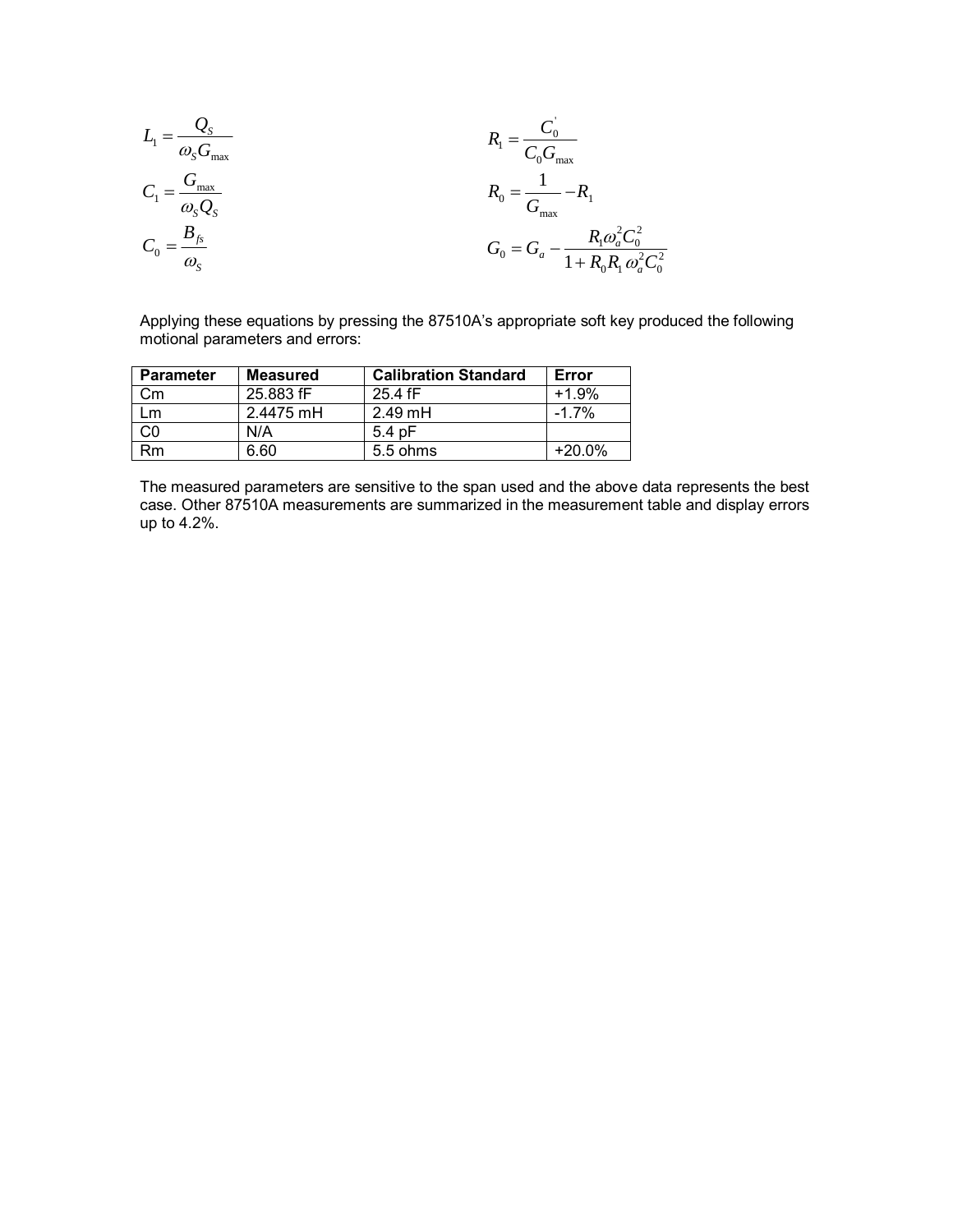## **6. Reflection Resistance Measurement**

The final measurement approach was an attempt to resolve the wide gap between the reference crystal's stated motional resistance of 5.5 ohms, whilst all my measurements were in the range 6.3 to 6.8 ohms, with 6.6 ohms being the most common value.

In this mode, the network analyzer is successively calibrated, at the reflection measurement port, with an open, short and load (50 ohm) standard. The unknown is attached to the reflection measurement port and the instrument set to internally convert the complex reflection coefficient to either Z/theta or R and jX values.



The data confirms the transmission-mode values in the 6.5 ohm range. At the point where the imaginary (reactive) part of the impedance is zero, the real (resistive) value is 6.8 ohms.

CH1 Z:T lin MAG 20 mU/ REF  $6.6<sub>U</sub>$ Some 1: 6.6197 U 19.26 dBm crystals exhibit CT significant avg change in motional  $Sm \circ$ resistance as drive level changes. To test this as a possible reason for START -50 dBm CW 20.015 765 MHz **STOP**  $20$  dBm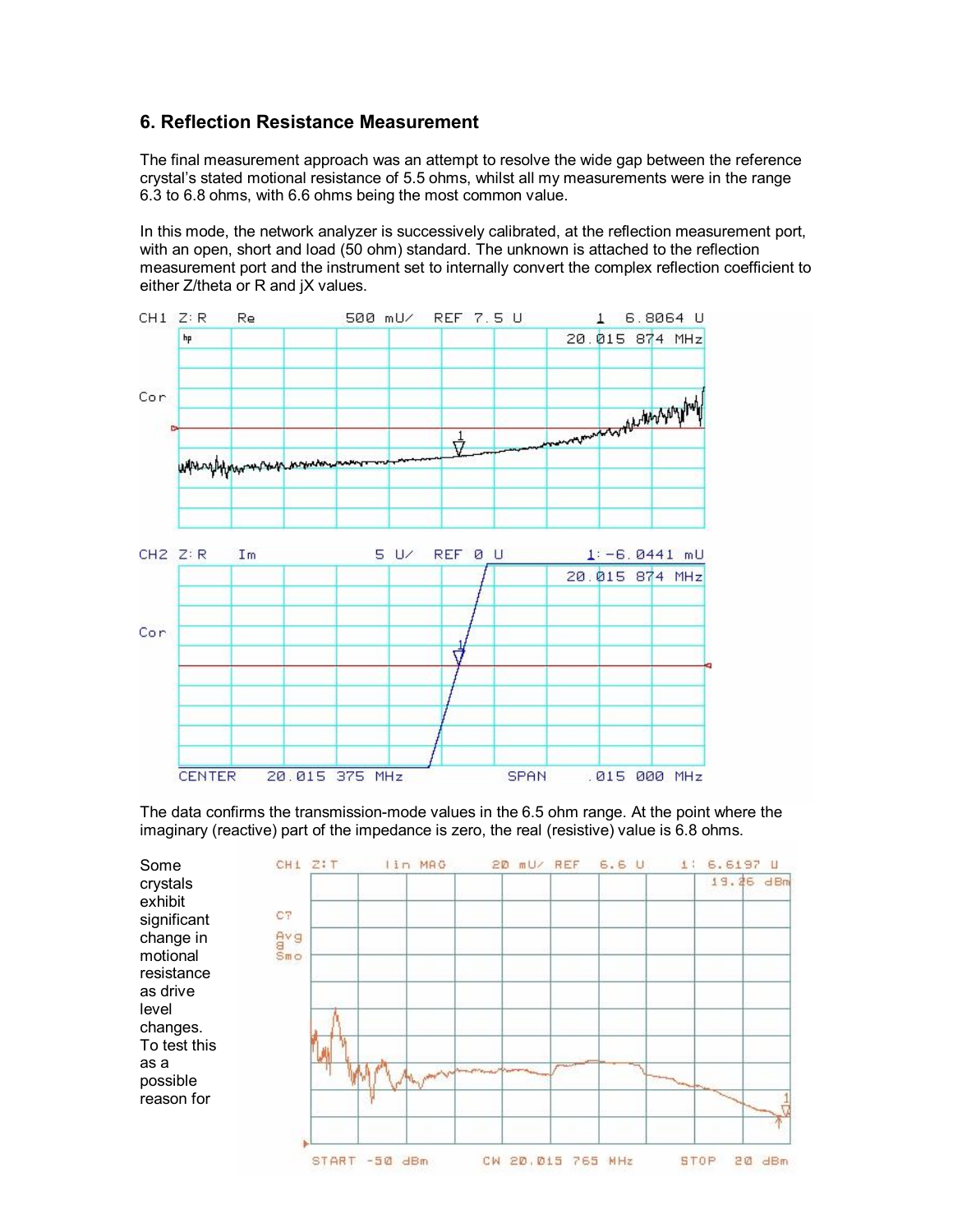the consistent divergence between measured and calibration motional resistance, I ran a power sweep test using the HP87510A gain/phase analyzer.

As shown, over the range -50 dBm to +20 dBm,  $R_M$  changes less than 0.04 ohms and stays in the 6.6 ohm range.

The crystal is held in a (a) type resistive fixture, with 10 dB attenuation between the 87510A's output and the fixture.

The extra attenuation, plus the fixture's loss, means that the power delivered to the crystal is much less than the 87510A's output shown on the horizontal axis. +20 dBm corresponds to approximately 4 mA crystal current, or about 100 microwatts.

Marker 1, at +19.26 dBm corresponds to 88 microwatts, the power level at which the calibrated crystal was tested by S&A. The measured value at this point is 6.62 ohms.

> CH1 ZIT lin MAG 20 mU/ REF  $9.86<sub>U</sub>$ 1: 9.9523 U  $-8.01$  dBm C7 eve<br>Smo START -50 dBm CW 20.015 765 MHz STOP 20 dBm

To verify the accuracy of the power sweep and test fixture, I substituted a 1% 10 ohm, 1206 surface mount resistor for the test crystal.

Although there is some variation, the 87510A results are quite close to the test resistor's 10.0 ohm market value.

At DC, a four-wire measurement shows the test resistor is 10.03 ohms.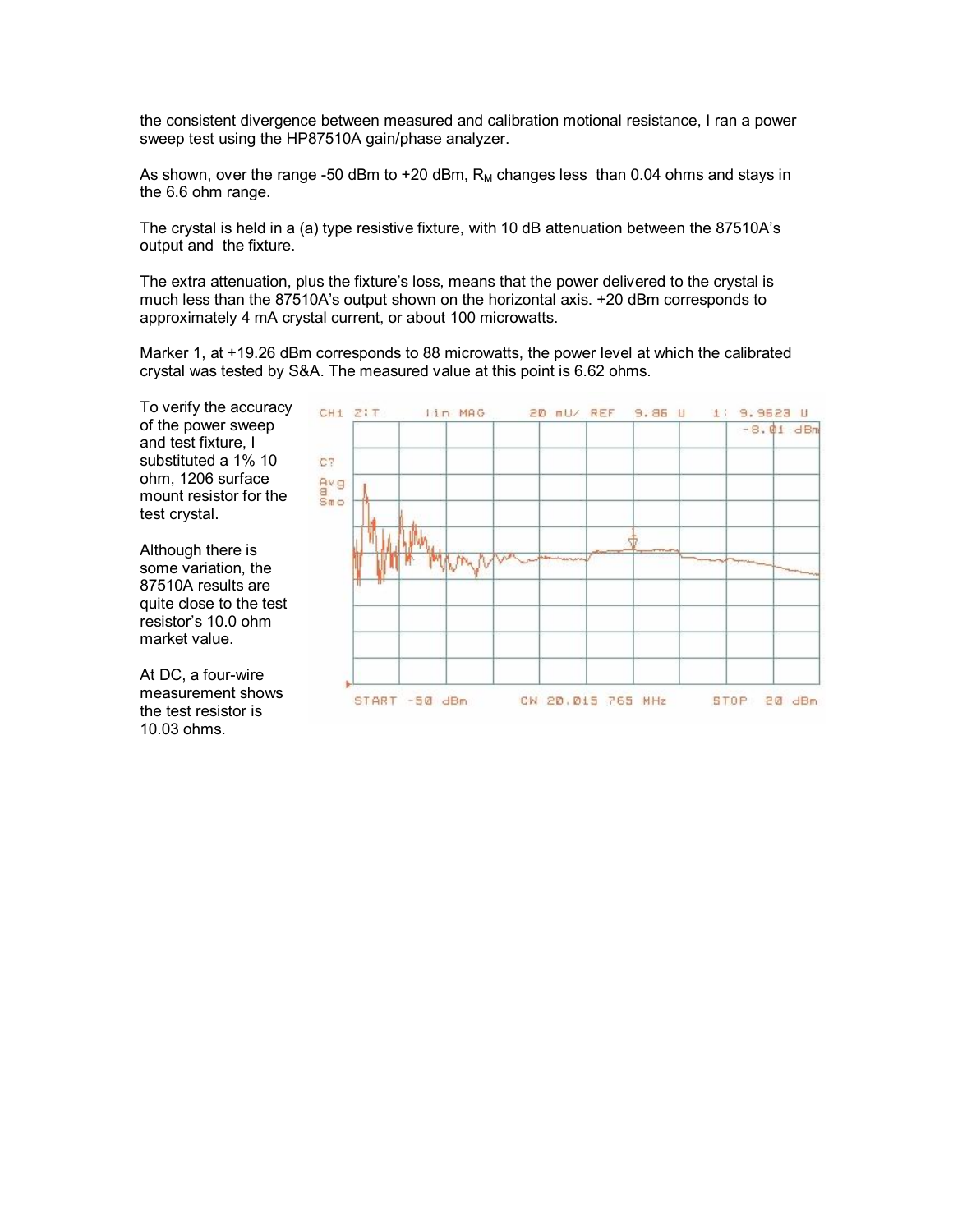# *Part II – Test Fixtures*

I built and used five test fixtures:

(a) Resistive Pi Fixture:



The resistive pi fixture matches the 50 ohm input and output to 12.5 ohms. The ones I built follow the standard design in IEC standard, except that the phase compensation trimmers across the 14.3 ohm resistors are not used and I used the

nearest 1% standard resistor values.

The photo to the right shows the prototype pad unit I built, using Manhattan-style construction. The pad is constructed with re 1%, 1206 size surface mount resistors.

It's important to shield the input and output ports.







The three photos show the printed circuit version of the prototype.

The resistors provide a reasonably good impedance match and hence external stabilizing pads are less necessary than for other fixtures.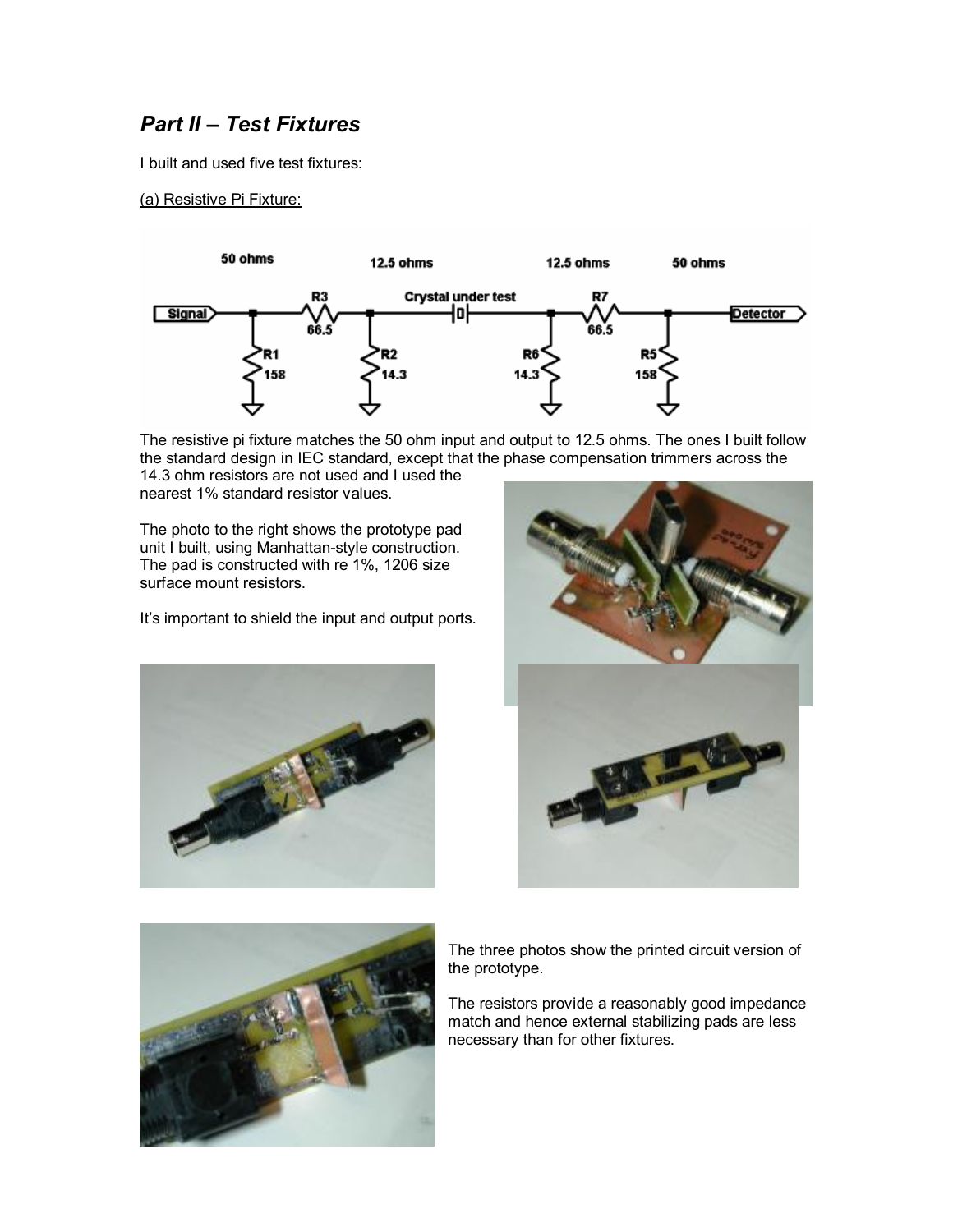#### (b) Transformer Pi Fixture

In addition to a resistive pad matching approach, it's possible to use a 2:1 winding transformer to provide a 50ohm to 12.5 ohm impedance transformation.



My transformer fixture uses two Coilcraft WB1040 transformers. The transformers have a bandwidth of 200 KHz – 300 MHz.

Any error in impedance on the 50 ohm side will be reflected in errors in the 12.5 ohm transformed side, so stabilizing pads will normally be employed on both sides of the fixture.



(c) 50 Ohms, no Matching, no Loss



In order to accurately compute the crystal motional parameters, it's important that the impedance seen by the crystal be accurately known. With a simple fixture of this type, it's important to use pads on both the input The simplest fixture simply breaks the connection between signal generator and receiver and inserts the crystal.

I built one into a Hammond die-cast box and brought the connections out to binding posts.